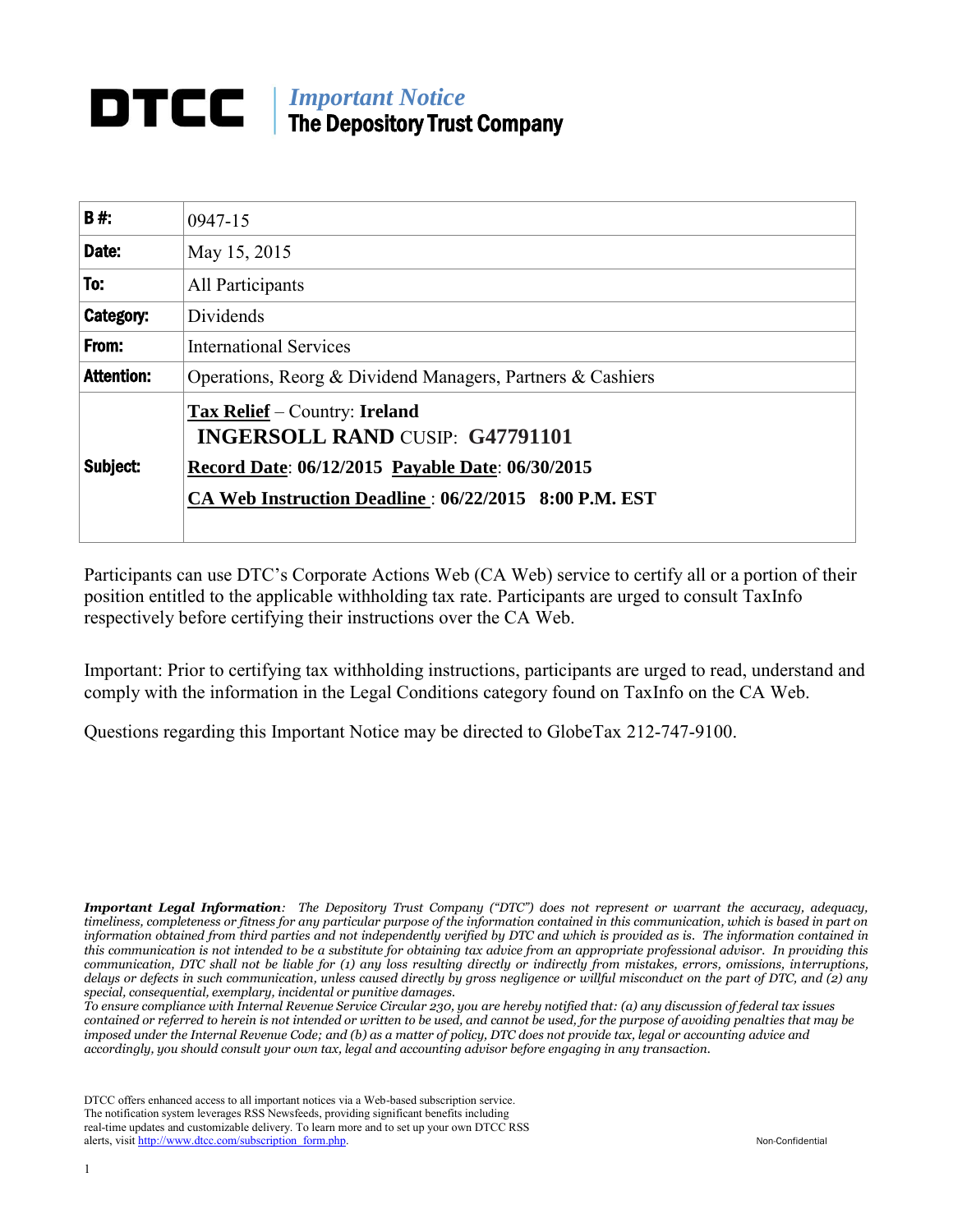

### **INGERSOLL RAND CUSIP: G47791101 RECORD DATE: June 12, 2015 PAY DATE: June 30, 2015**

#### **SPECIAL NOTE ON REQUIRED DOCUMENTATION:**

The required original Non-Resident Form V2A, V2B, or V2C and Composite Resident Form V3 must be at the disposal of the Qualified Intermediary ("QI") and must be readily accessible by the DTC participant ("Participant") making the CA Web exempt election.

If a Participant does not satisfy an audit request or a request initiated by the IRC in a timely manner, the determination of which time period lies exclusively with BNY Mellon and the Issuer, the Participant agrees to return to BNY Mellon the amount of any claim for entitlement to an exemption for which the Participant has not supplied the required beneficial owner documentation or for which the Participant has not complied with, to the satisfaction of BNY Mellon and the Issuer, any request for clarification or supporting information relating to an CA Web election, including any and all applicable interest, penalties, fines, FX losses or other sanctions as imposed by the IRC, BNY Mellon or the Issuer. In the above circumstance, Participants also agree to indemnify BNY Mellon and the Issuer, as well as their respective agents and affiliates, for any and all related liability and/or penalties imposed on or incurred by them, including any and all loss, liability, damage, judgment, settlement, penalty, fine, demand, claim, cost or expense (including without limitation fees and expenses of defending itself or enforcing this agreement) arising out of or in connection herewith. Participants are hereby put on notice that they may also be subject to restrictions in or to barring from using the Irish CA Web process in the future.

BNY Mellon will accept required beneficial owner documentation at the time of claim at the preference and/or discretion of the DTC Participant if the DTC Participant prefers to avoid presentation of such documentation in the context of a future audit request.

#### **Note: All non-U.S. resident beneficial owners who wish to be exempt from Irish Withholding tax must have the correct original Non-Resident Form V2 or Composite Resident Form V3, as applicable, on file with a Qualified Intermediary ("QI") or BNY Mellon.**

Participants can elect to receive a distribution with 0% (tax exempt rate) tax withheld on behalf of beneficial owners who meet the following conditions:

- 1. beneficial owners with a verified U.S. address or
- 2. beneficial owners residing in "relevant territories" (other than the U.S.) (**See list below)** who have provided the required Irish dividend withholding forms to BNY Mellon by 8 P.M. ET. on the last day of the applicable CA Web election period or
- 3. beneficial owners residing OUTSIDE of relevant territories who qualify for other exemptions and have provided the required Irish dividend withholding forms to BNY Mellon by 8 P.M. ET. on the last day of the applicable CA Web election period or
- 4. beneficial owners that are Irish resident companies or other Irish resident entities that are exempt from Irish dividend withholding tax for Irish corporation tax purposes and have provided the required Irish dividend withholding forms to BNY Mellon by 8 P.M. ET. on the last day of the applicable CA Web election period

Please note the requirement non-U.S. resident beneficial owners residing in relevant territories. As set forth below inEXEMPT 0% - RESIDENTS OF RELEVANT TERRITORIES (OTHER THAN THE U.S.), all such shareholders will only be exempt from Irish withholding tax if the correct certification of residency is on file with a Qualified Intermediary ("QI").

Other than the above, all others will be subject to a DWT of 20% (unfavorable rate) tax.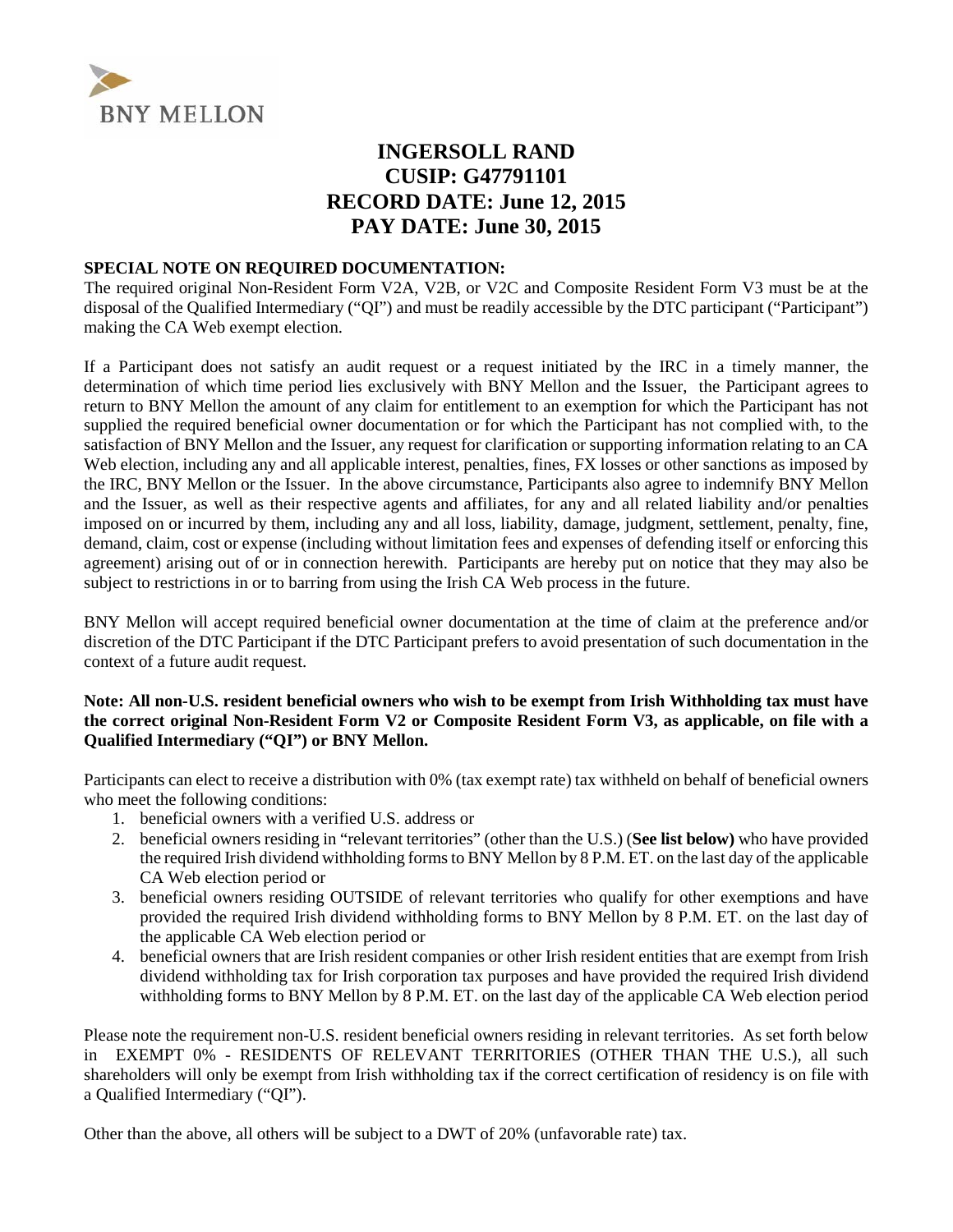**Participants can use DTC's Corporate Actions Web (CA Web)** instructions tab to certify all or a portion of their position entitled to the applicable withholding tax rate.

By participating in the DTC CA Web process, Participants agree to comply with all audit requests made by the Irish Revenue Commissioners within twenty one days.

#### **NOTE: THE CA WEB WINDOW WILL OPEN ON JUNE 15, 2015 AND WILL CLOSE ON JUNE 22, 2015.**

#### **By certifying the exempt rate, the participant is certifying that the criteria listed below have been met:**

#### **EXEMPT 0% - U.S. RESIDENTS**

The direct beneficial owner of the shares to be paid at the exempt rate has a U.S. address on the participant's books and records on the record date of June 12, 2015.

The Participant is not required to provide a U.S. Certification of Residence (Form 6166) but must have a valid U.S. address on its books and records. We strongly suggest that, in advance of any future dividends, beneficial owners provide the Participant with a Form W-9.

#### **EXEMPT 0% - RESIDENTS OF RELEVANT TERRITORIES (OTHER THAN THE U.S.)**

The direct beneficial owner of the shares to be paid at the exempt rate has an address in a "relevant territory" (other than the U.S.) on the record date of June 12, 2015 (**Appendix A**).

To qualify under this category:

a) An original Composite Non-Resident Form V2 is on file with a QI closest to the beneficial owner and the relationship between the QI and the beneficial owner is disclosed to BNY Mellon using the attached cover letter (**Appendix B**).

**OR**

b) An original Composite Non-Resident Form V2 is provided to BNY Mellon by the end of the applicable election period and the beneficial owner is disclosed to BNY Mellon using the attached cover letter (**Appendix B**).

The beneficial owner must have provided the Non-Resident Form V2 to the QI before the record date of June 12, 2015 to be eligible for relief at source.

#### **EXEMPT 0% - OTHER ELIGIBLE ENTITIES**

The direct beneficial owner of the shares to be paid at the exempt rate is a company that is a resident outside of the relevant territories but is controlled either by an entity that is a resident in a relevant territory or by a company that is substantially and regularly traded on a recognized stock exchange in a relevant territory on the record date of June 12, 2015 (**Appendix A**).

To qualify under this category:

a) An original Composite Non-Resident Form V2 is on file with a QI closest to the beneficial owner and the relationship between the QI and the beneficial owner is disclosed to BNY Mellon using the attached cover letter (**Appendix B**).

**OR**

b) An original Composite Non-Resident Form V2 is provided to BNY Mellon by the end of the applicable election period and the beneficial owner is disclosed to BNY Mellon using the attached cover letter (**Appendix B**).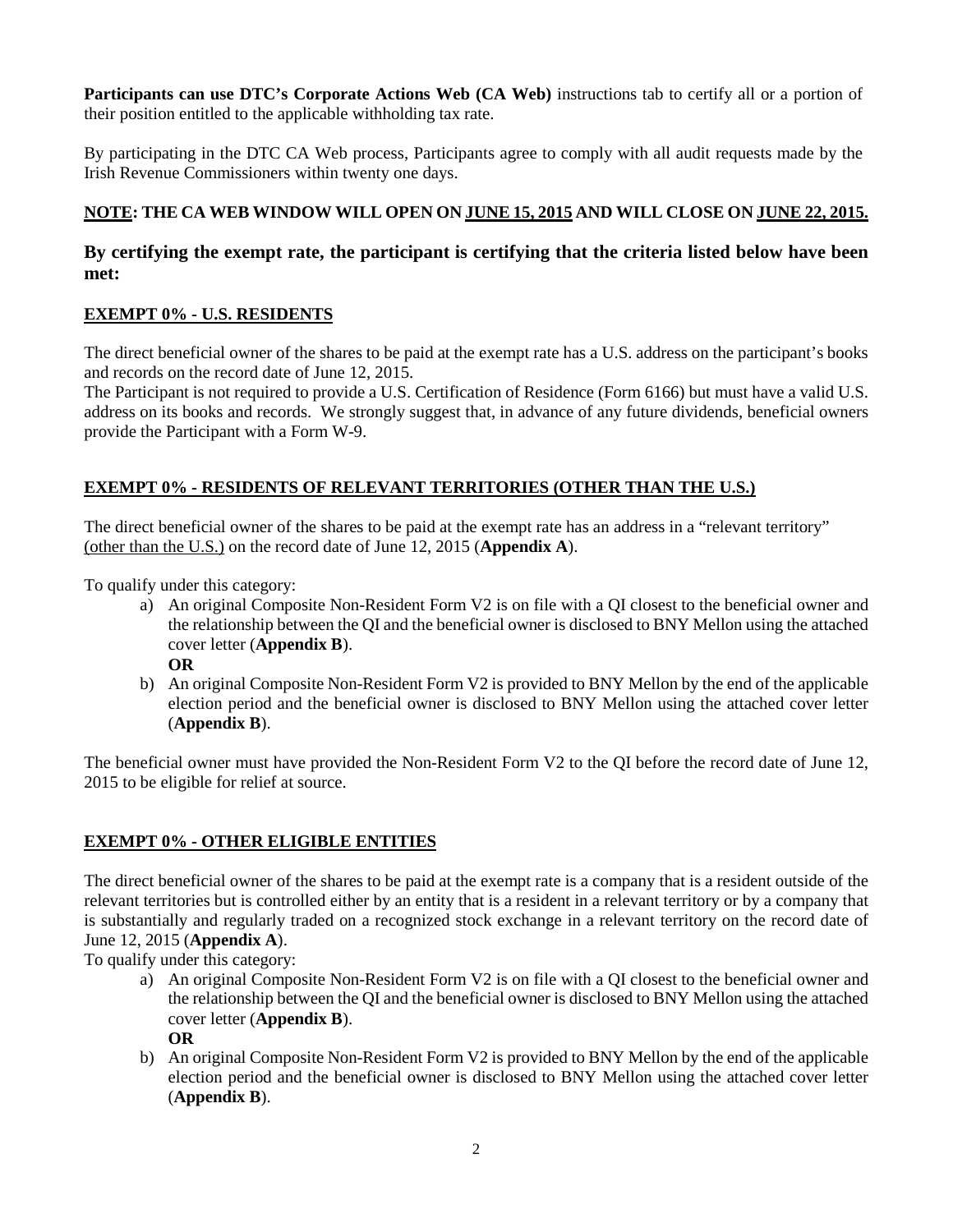The beneficial owner must have provided the Non-Resident Form V2 to the QI before the record date of June 12, 2015 to be eligible for relief at source.

#### **EXEMPT 0% - IRISH RESIDENT CORPORATIONS AND OTHER ENTITIES**

The direct beneficial owner of the shares to be paid at the exempt rate is a company or other Irish resident entity that is exempt from Irish dividend withholding tax, such as a pension fund, that is resident in Ireland on the record date of June 12, 2015.

To qualify under this category:

- a) An original Composite Resident Form V3 is on file with a QI closest to the beneficial owner and the relationship between the QI and the beneficial owner is disclosed to BNY Mellon using the attached cover letter (**Appendix B**).
	- **OR**
- b) An original Composite Resident Form V3 is provided to BNY Mellon by the end of the applicable election period and the beneficial owner is disclosed to BNY Mellon using the attached cover letter (**Appendix B**).

The beneficial owner must have provided the Resident Form V3 to the QI before the record date of June 12, 2015 to be eligible for relief at source.

#### **UNFAVORABLE 20%**

For purposes of certifying via CA Web on this dividend distribution, all shares that do not meet the criteria for the exempt rate noted above will be paid net of Irish dividend withholding tax applied at the unfavorable rate of 20%.

#### **Partnerships and Trusts are entitled for tax relief via CA Web as follows:**

#### **PARTNERSHIPS**

For Irish DWT purposes, a partnership is viewed as a U.S. resident only to the extent that all of the partnership's underlying partners are U.S. residents. If all partners are U.S. residents and have a U.S. address on the participant's books and records on the record date of June 12, 2015 (certified by the beneficial owner through a valid Form W-9), the partnership is entitled to exemption from DWT under the "U.S. Residents" CA Web election category.

For Irish DWT purposes, a partnership is viewed as a resident of a "relevant territory" only to the extent that all of the partnership's underlying partners are residents of a "relevant territory."

To qualify under the "Residents of Relevant Territories (Other than the U.S.)" CA Web election category, each partner must have:

- a) An original Non-Resident Form V2A, V2B, or V2C on file with a QI closest to the partnership and the partnership and the names of the underlying partners are disclosed to BNY Mellon using **Appendix B**. **OR**
- b) An original Non-Resident Form V2A, V2B, or V2C provided to BNY Mellon and the partnership and the names of the underlying partners are disclosed to BNY Mellon using **Appendix B**.

Each partner must have provided the relevant Non-Resident Form V2A, V2B, or V2C to BNY Mellon or other QI as applicable, and disclosed the relevant information to BNY Mellon using Appendix B by 8 P.M. EST on the last day of the pre-pay date CA Web election period to be eligible for payment via relief at source on pay date.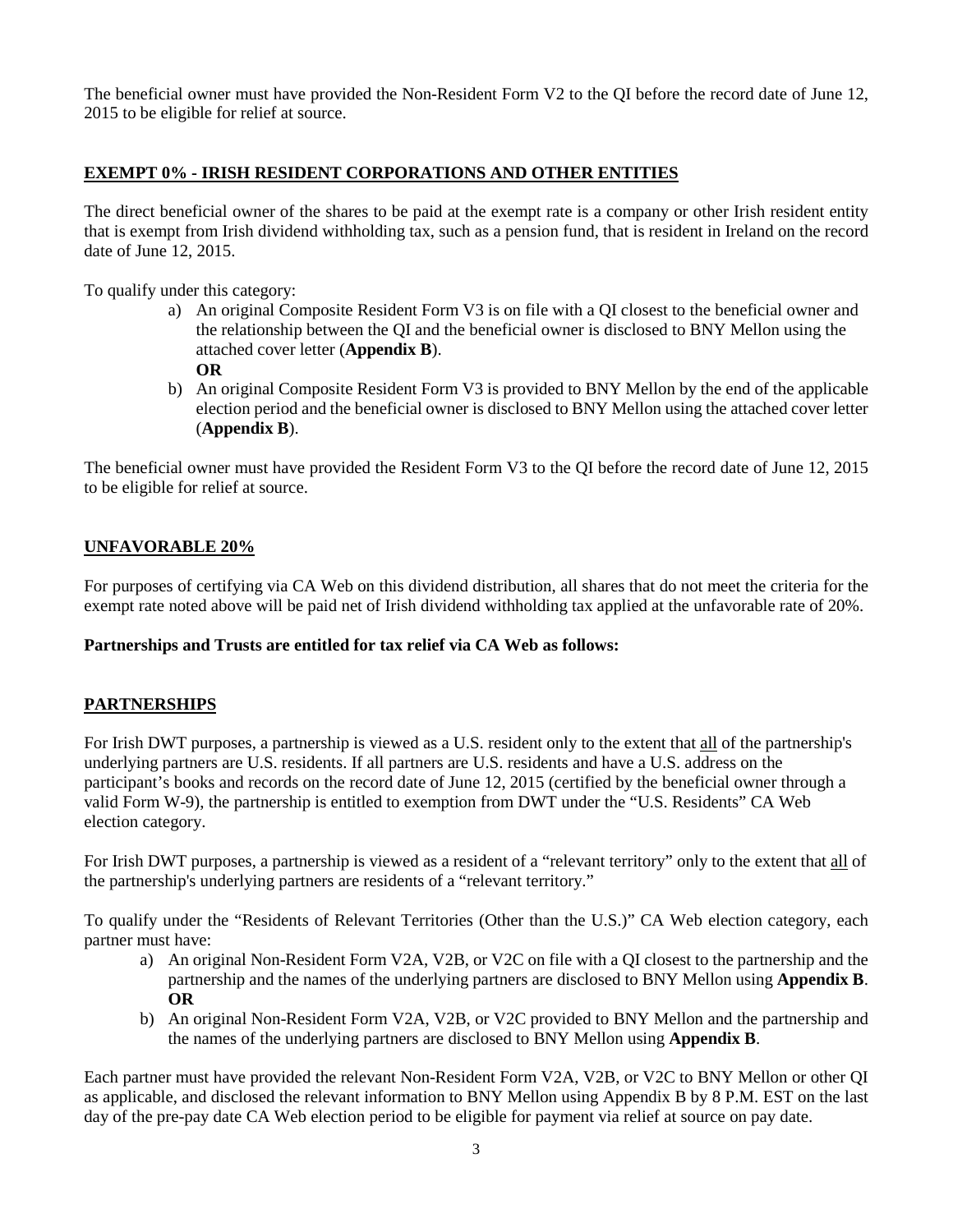A non-relevant territory formed partnership, e.g. Cayman Islands, may potentially qualify under the "Other Eligible Entities" CA Web election category. To qualify under this category, the partnership must apply directly to the Irish Revenue Commissioners to receive a letter by concession granting the partnership exemption at source from Irish DWT (provided all partners are resident in a relevant territory or are otherwise entitled to exemption from Irish DWT) and the partnership must have:

- a) A concession letter from the Irish Revenue Commissioners on file with a QI closest to the partnership and the partnership is disclosed to BNY Mellon using **Appendix B**. **OR**
- b) A concession letter from the Irish Revenue Commissioners provided to BNY Mellon and the partnership is disclosed to BNY Mellon using **Appendix B**.

In order to apply for the concession, the Irish Revenue Commissioners require valid V2 Forms for all partners, a spreadsheet listing of all partners, and their percentage shareholdings.

The partnership must have provided the relevant concession letter to BNY Mellon or other QI as applicable, and the partnership is disclosed to BNY Mellon using Appendix B by 8 P.M. EST on the last day of the pre-pay date CA Web election period to be eligible for payment via relief at source on pay date.

#### **In any of these scenarios, if at least one partner is not a resident of a "relevant territory" or otherwise entitled to an exemption from Irish DWT, no part of the partnership's position is entitled to exemption from Irish DWT.**

In instances where the partnership has been taxed at source on a dividend payment, either the partnership (if all underlying partners are eligible) or an individual qualifying partner may apply for a refund of the tax withheld via a long form claim. For information on filing a long form claim after pay date, please contact BNY Mellon c/o GlobeTax at 1-800-915-3536.

#### **TRUSTS**

Taxable Trusts (for Irish DWT purposes, "discretionary trusts"): If a trust is taxable at the entity level and falls within one of the exempt categories set out above at the level of the trust, it is entitled to exemption from Irish DWT.

Non-taxable trusts (for Irish DWT purposes, "non-discretionary trusts"): If a trust is not taxable at the entity level, eligibility for exemption from Irish DWT depends on the residency of its underlying beneficiaries. If all beneficiaries are residents of relevant territories or are otherwise entitled to exemption from Irish DWT, the trust is entitled to exemption from Irish DWT. If at least one beneficiary is not a resident of a relevant territory or are otherwise entitled to exemption from Irish DWT, no part of the trust's position is entitled to exemption from Irish DWT and the trust's entire position is subject to the 20% Irish DWT.

Withholding rate with Participant CA Web certification for taxable trusts falling within one of the exempt categories set out above at the level of the trust with and non-taxable trusts whose beneficiaries are all qualifying non-residents: 0%

Withholding rate without Participant CA Web certification and non-taxable trusts with at least one beneficiary not a resident of a "relevant territory" or otherwise entitled to exemption from Irish DWT: 20%

#### **SPECIAL SITUATIONS**

#### **U.S. Citizens and Residents on long-term assignment abroad**

If a shareholder has an address in a relevant territory but has a valid W-9 on file that validates his residency in the U.S. then this shareholder may obtain the exempt withholding rate with,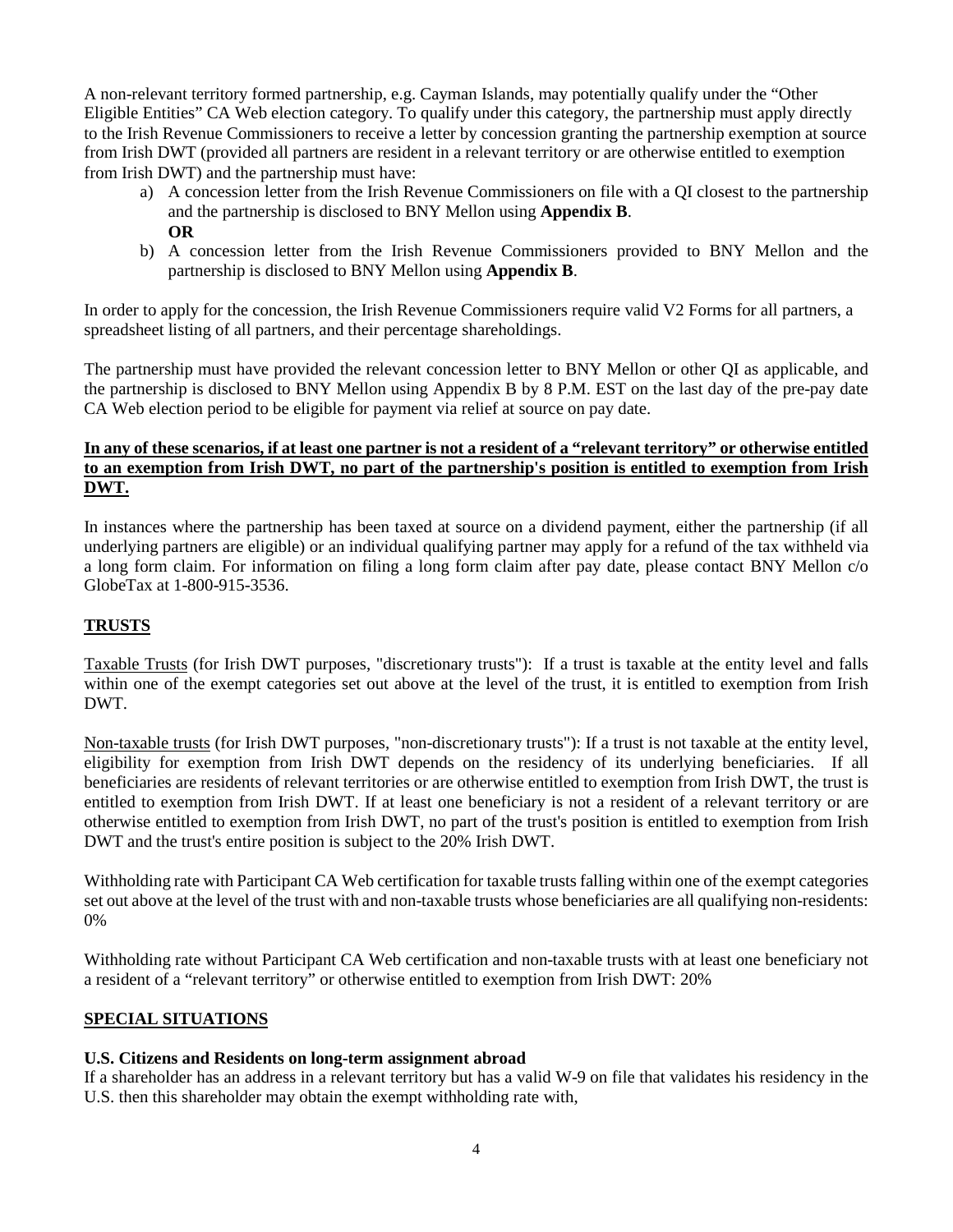#### **Either: AN ELECTION IN THE EXEMPT 0% - U.S. RESIDENTS CATEGORY IF:**

Either

- a) There is still a valid U.S. address on file with the DTC Participant.
- Or
- b) An original Composite Non-Resident Form V2 and an I.R.S. form 6166 (provided as documentation for part 2 of the Composite Non-Resident Form V2) are provided to either the QI closest to the beneficial owner or to BNY Mellon. Should the relevant forms be on file with the QI, the relationship between the QI and the beneficial owner must be disclosed to BNY Mellon using **Appendix B** enclosed.

#### **Or:**

#### **AN ELECTION IN THE EXEMPT 0% - RESIDENTS OF RELEVANT TERRITORIES (OTHER THAN THE U.S.) CATEGORY IF:**

He meets the requirements listed for residents in Relevant Territories (other than the U.S.) above.

#### **Residents of a Relevant Territory residing in the U.S.**

If a shareholder has an address in the U.S. but has a form W-8BEN on file that validates his residency in a relevant territory (other than the U.S.) he may claim exemption in the EXEMPT 0% - RESIDENTS OF RELEVANT TERRITORIES (OTHER THAN THE U.S.) provided that he satisfies all other terms and conditions under that category.

To ensure that beneficial owners who meet the exempt treatment criteria receive their **INGERSOLL RAND**  dividends gross please notify DTC, via CA Web, no later than **June 22, 2015**, as to the declaration of the shares representing Exempt and Unfavorable holders of record date **June 12, 2015**.

#### *Individual residents of Ireland may not benefit from the exempt / favorable rate program.*

For information about filing reclaims after **June 22, 2015**, as well as receiving the appropriate tax forms, please contact:

> BNY Mellon in c/o GlobeTax 90 Broad Street  $-16<sup>th</sup>$  Floor New York, NY 10004 Attn: Laura Gallo Email: Laura\_Gallo@GlobeTax.com Telephone: 1-800-915-3536

# **ESP**



BNY Mellon offers ESP powered by GlobeTax, which allows for the secure and simplified transfer of beneficial owner level data from the participant to BNY Mellon, and creates applicable documentation on the participant's behalf. These claims should be submitted through the following Website:

#### [https://esp.globetax.com](https://esp.globetax.com/)

Please use the above contact information if you have any questions about this process.

This system is available for At Source and Long Form claims.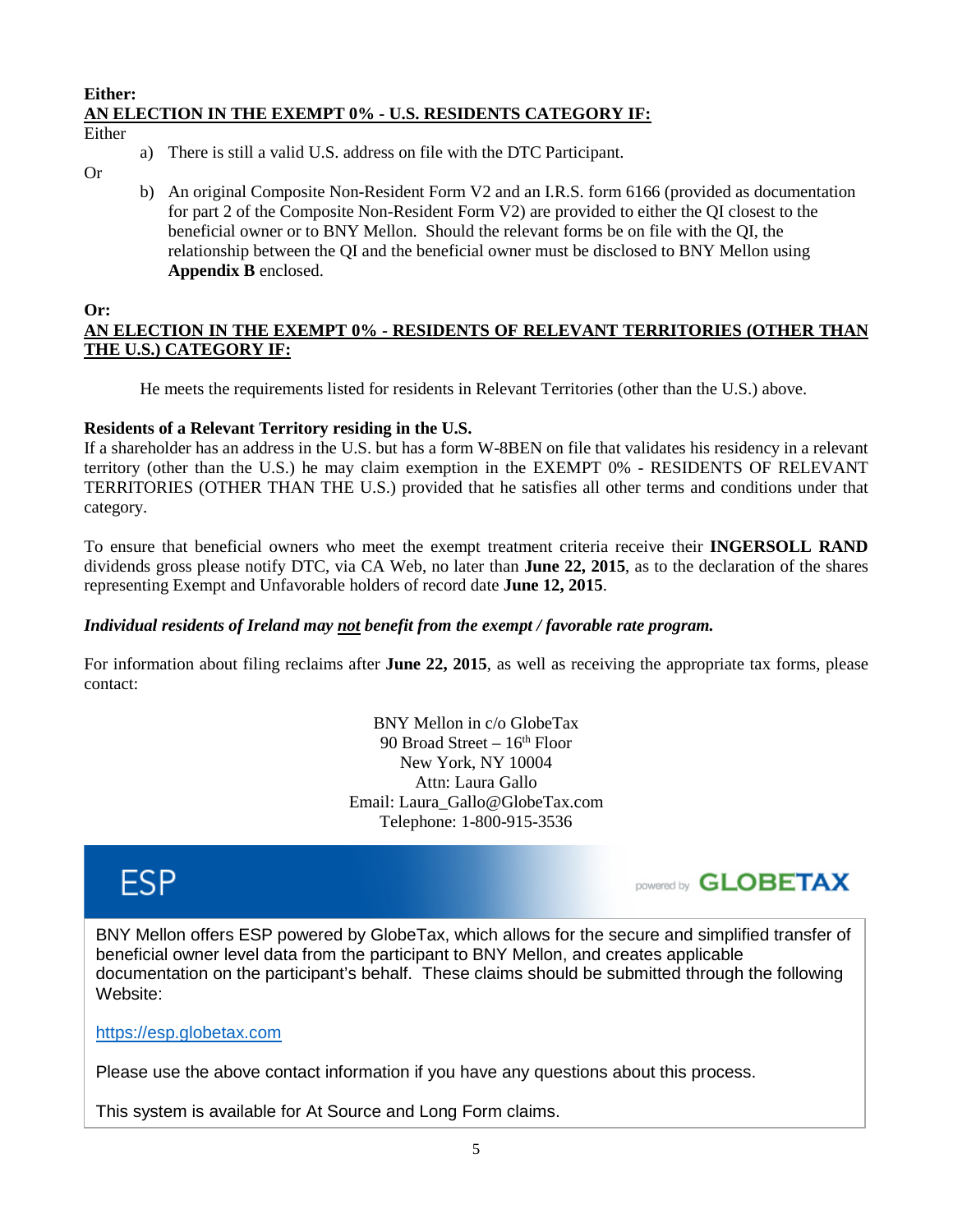For DTC participants who filed incorrectly via the DTC CA Web process and wish to amend their filing, please call BNY Mellon at 800-915-3536. Late filings are subject to a Tax Relief Fee of \$0.0075 per share with a minimum service charge of \$25.00 withheld by BNY Mellon.

#### **If Participants do not certify through CA Web for the exempt rate as to any shares, they will receive the dividend with 20% withheld with respect to those shares.**

**Please note:** Beneficial owners will not benefit from the accelerated tax refund procedure if claimants file via the traditional long form process after the CA Web deadline of **June 22, 2015**, but may submit claims to BNY Mellon, who is available to assist in claiming refunds from the Ireland Revenue Office under the traditional long form process until **December 1, 2019,** or to the Irish Revenue Commissioners. Be advised that it is generally more advantageous to file a claim earlier, specifically under the accelerated tax refund procedure, as refunds claimed through the traditional long form procedure customarily experience extensive costs and delays.

| <b>ALBANIA</b>                  | <b>GREECE</b>      | <b>PANAMA</b>           |  |
|---------------------------------|--------------------|-------------------------|--|
| <b>ARMENIA</b>                  | <b>HONG KONG</b>   | <b>POLAND</b>           |  |
| <b>AUSTRALIA</b>                | <b>HUNGARY</b>     | <b>PORTUGAL</b>         |  |
| <b>AUSTRIA</b>                  | <b>ICELAND</b>     | <b>QATAR</b>            |  |
| <b>BAHRAIN</b>                  | <b>INDIA</b>       | <b>ROMANIA</b>          |  |
| <b>BELARUS</b>                  | <b>ISRAEL</b>      | <b>RUSSIA</b>           |  |
| <b>BELGIUM</b>                  | <b>ITALY</b>       | <b>SAUDI ARABIA</b>     |  |
| <b>BOSNIA &amp; HERZEGOVINA</b> | <b>JAPAN</b>       | <b>SERBIA</b>           |  |
| <b>BOTSWANA</b>                 | <b>KOREA</b>       | <b>SINGAPORE</b>        |  |
| <b>BULGARIA</b>                 | <b>KUWAIT</b>      | <b>SLOVAK REPUBLIC</b>  |  |
| <b>CANADA</b>                   | <b>LATVIA</b>      | <b>SLOVENIA</b>         |  |
| <b>CHILE</b>                    | <b>LITHUANIA</b>   | <b>SOUTH AFRICA</b>     |  |
| <b>CHINA</b>                    | <b>LUXEMBOURG</b>  | <b>SPAIN</b>            |  |
| <b>CROATIA</b>                  | <b>MACEDONIA</b>   | <b>SWEDEN</b>           |  |
| <b>CYPRUS</b>                   | <b>MALAYSIA</b>    | <b>SWITZERLAND</b>      |  |
| <b>CZECH REPUBLIC</b>           | <b>MALTA</b>       | <b>THAILAND</b>         |  |
| <b>DENMARK</b>                  | <b>MEXICO</b>      | REPUBLIC OF TURKEY, THE |  |
| <b>EGYPT</b>                    | <b>MOLDOVA</b>     | <b>UKRAINE</b>          |  |
| <b>ESTONIA</b>                  | <b>MONTENEGRO</b>  | UNITED ARAB EMIRATES    |  |
| <b>ETHIOPIA</b>                 | <b>MOROCCO</b>     | <b>UNITED KINGDOM</b>   |  |
| <b>FINLAND</b>                  | <b>NETHERLANDS</b> | <b>UNITED STATES</b>    |  |
| <b>FRANCE</b>                   | <b>NEW ZEALAND</b> | <b>UZBEKISTAN</b>       |  |
| <b>GEORGIA</b>                  | <b>NORWAY</b>      | <b>VIETNAM</b>          |  |
| <b>GERMANY</b>                  | <b>PAKISTAN</b>    | <b>ZAMBIA</b>           |  |

#### **APPENDIX A RELEVANT TERRITORIES**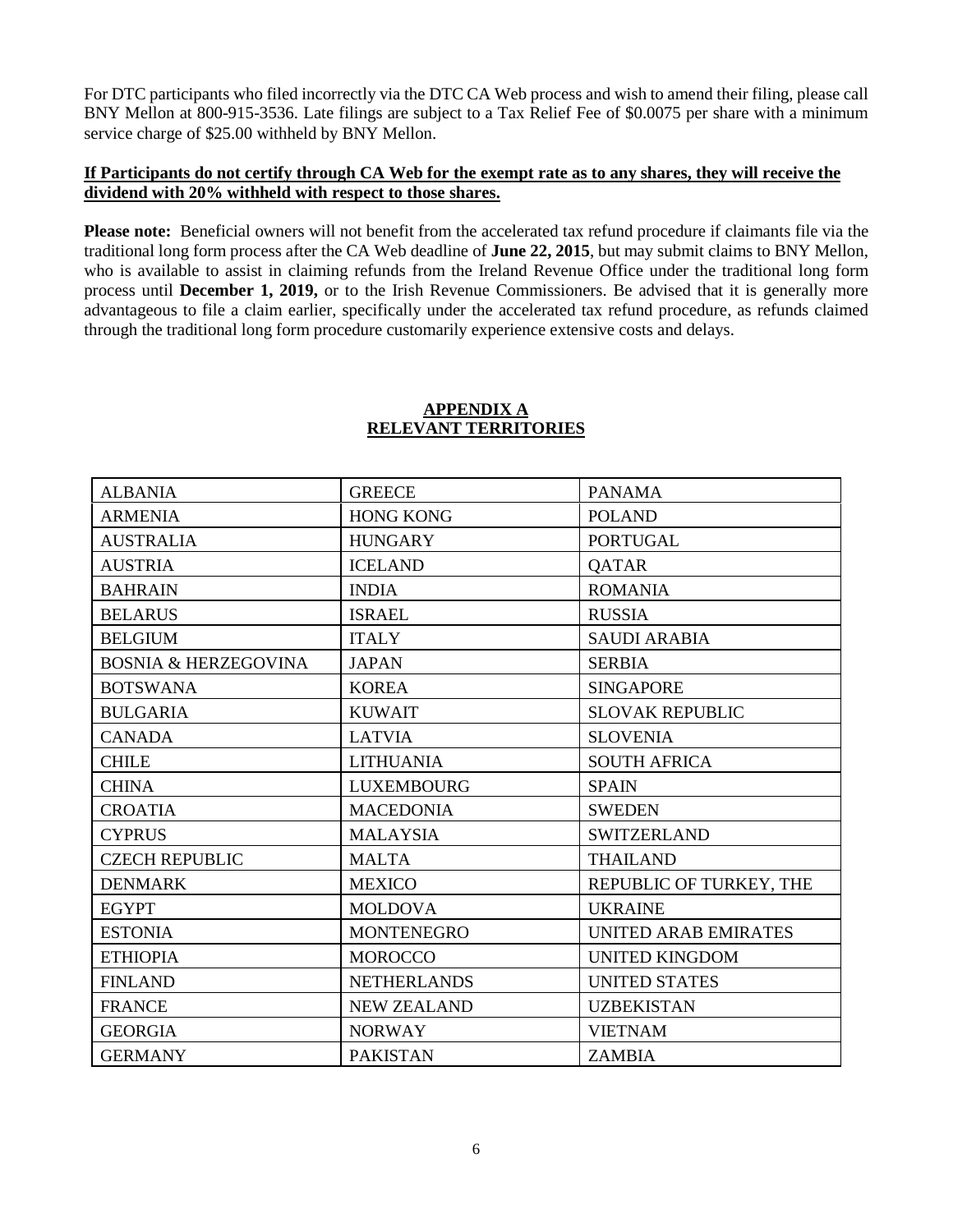#### **APPENDIX B** *\*\*\*THIS DOCUMENT MUST BE PREPARED ON LETTERHEAD\*\*\**

#### **COVER LETTER REQUIRED FOR RESIDENTS OF RELEVENT TERRITORIES, IRISH ENTITIES AND OTHER ELIGIBLE ENTITIES**

\_\_\_\_\_\_\_\_\_\_\_\_\_\_ (Date)

GlobeTax as agent for BNY Mellon 90 Broad Street - 16th Floor New York, New York 10004 Attn: Laura Gallo

| RE: | Issue Name:   | INGERSOLL RAND (the "Issuer") |
|-----|---------------|-------------------------------|
|     | CIISIP:       | G47791101                     |
|     | Record Date:  | June 12, 2015                 |
|     | Payable Date: | June 30, 2015                 |
|     |               |                               |

We, <DTC Participant Name>, also known under DTC participant number <0000>, acting on behalf of the beneficial owners of the dividend income specified above claim exemption from the 20% Irish dividend withholding tax. This exemption declaration is in respect of a relevant distribution to be made on the security referenced above. We hereby state that these shares are held in a nominee capacity only and we therefore hold no beneficial interest in them; all monies repaid by Revenue will be paid to the underlying beneficial owners.

By completing the table below, which supports our CA Web exempt election, we are indicating that we are submitting a Composite Non-Resident Form V2 or a Composite Resident Form V3 on behalf of the following beneficial owners.

If the applicable forms are on file with a QI, the name of the QI in possession of the original documentation is provided under the "Name of QI" column, and contact name and the telephone number where this QI can be reached is provided under the "Contact Information" column.

| Name of QI | Contact<br>Information | <b>Beneficial Owner</b><br>Name | Country of<br>Residence | Shares<br>Held | V <sub>2</sub> or V <sub>3</sub> | Exempt<br>Election<br>Category |
|------------|------------------------|---------------------------------|-------------------------|----------------|----------------------------------|--------------------------------|
|            |                        |                                 |                         |                |                                  |                                |
|            |                        |                                 |                         |                |                                  |                                |
|            |                        |                                 |                         |                |                                  |                                |
|            |                        |                                 |                         |                |                                  |                                |
|            |                        |                                 |                         |                |                                  |                                |
|            |                        |                                 | Total:                  |                |                                  |                                |

Note: If there are more than five beneficial owners please submit a spreadsheet.

We ask that BNY Mellon, as Qualifying Intermediary, present these dividend withholding exemption requests on the above beneficial owners' behalf. Please contact the undersigned at <**Telephone Number**> should you have any questions.